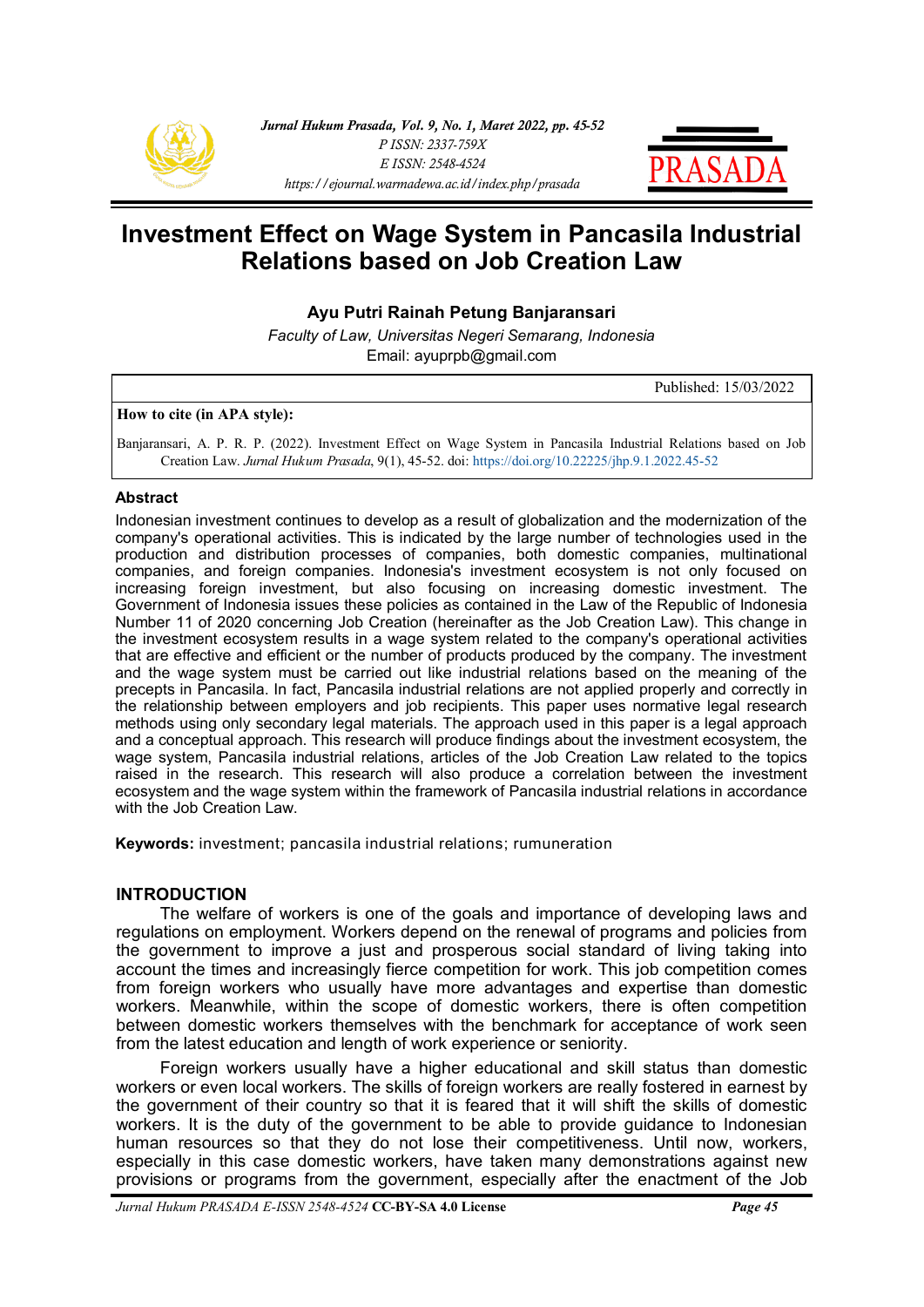# Creation Law.

The new programs and provisions in the Job Creation Law are actually a problem for domestic worker demonstrators because they are considered not to pay attention to the survival of the community, but only focus on the national economy. The Job Creation Law itself is actually a law that is adopted and used in common law countries, there are even some countries that finally revoke the validity of this law because it is considered too free and far from democratic elements. Meanwhile, Indonesia is a civil law country so this law is considered unsuitable for inclusion in the national legal system (Wandi & Rifa'i, 2020).

The state must strive to create and provide general welfare for all its people which is an obligation for him, this includes the employment sector. This obligation is as stated in the Preamble to the 1945 Constitution of the Republic of Indonesia (hereinafter referred to as the 1945 Constitution of the Republic of Indonesia) in the fourth paragraph. On the basis of these obligations, the state does not only provide general welfare, but also needs to create or update regulations and laws that are no longer in line with the times and the progress of systems or technology in certain fields. Therefore, Indonesia's adjustment to the Job Creation Law must be carried out properly.

The making or updating of laws indicates that the government has the authority to interfere in community activities. This can be seen from the government which has a role in the renewal of the employment sector related to the national economic or financial sector. The employment sector has undergone many changes to its articles in the Job Creation Law, in which several changes are regulated, such as the wage system and investment climate which were previously regulated in the Law of the Republic of Indonesia Number 13 of 2003 concerning Manpower (hereinafter referred to as the Manpower Act) and Law of the Republic of Indonesia Number 25 of 2007 concerning Investment (hereinafter referred to as the Investment Law).

The problem that arises today due to the enactment of the Job Creation Law related to investment is the wage system in industrial relations that is just. The workers still think that the latest wage system as regulated in the Job Creation Law does not provide justice opportunities for them. This is coupled with the fact that additional investment, both domestic and foreign investment, especially if hiring foreign workers will shift local and domestic workers. As it is known that the possible recipients of higher wages are not local and domestic workers, but foreign workers with better skills and skills.

Small workers who have very urgent conditions will not think much about wages which are usually relatively smaller than workers with higher positions because of their higher level of education and expertise. In order to sign a work agreement, workers lack or even completely understand the principle of freedom of contract and do not determine things that can be mutually agreed upon between the employer and the job recipient (Sonhaji, 2019). As a result, after realizing their mistakes or carelessness, they tend to just stop working even though it has been determined that compensation payments have been made. In addition, workers end up showing strikes or demonstrations of wage increases.

The provision of wages to workers is very important for labor or services that are channeled to production activities in a company or legal entity or organ. Wages are the main goal of workers to spend their energy to provide a living for themselves and their families and to meet the needs of their daily life [\(Suhartoyo, 2019\).](#page-6-0) In this case, the parties included in the wage are the employer or entrepreneur, the recipient of the job or worker, and the government. The government must take the best steps so that the wage system and investment climate can be implemented according to the wishes of all parties. Furthermore, employers must provide wages to workers in accordance with regulations issued by the government for the implementation of fair Pancasila industrial relations.

Misconceptions from the community, in this case the workers, regarding the new policy on the investment ecosystem and the wage system within the framework of a just industrial relations Pancasila must be corrected. Socialization from the government from the beginning to the community is very necessary even though the law should be automatically known and understood by the public since it was published. The bad things should be eliminated first in order to achieve the benefits and advantages of the new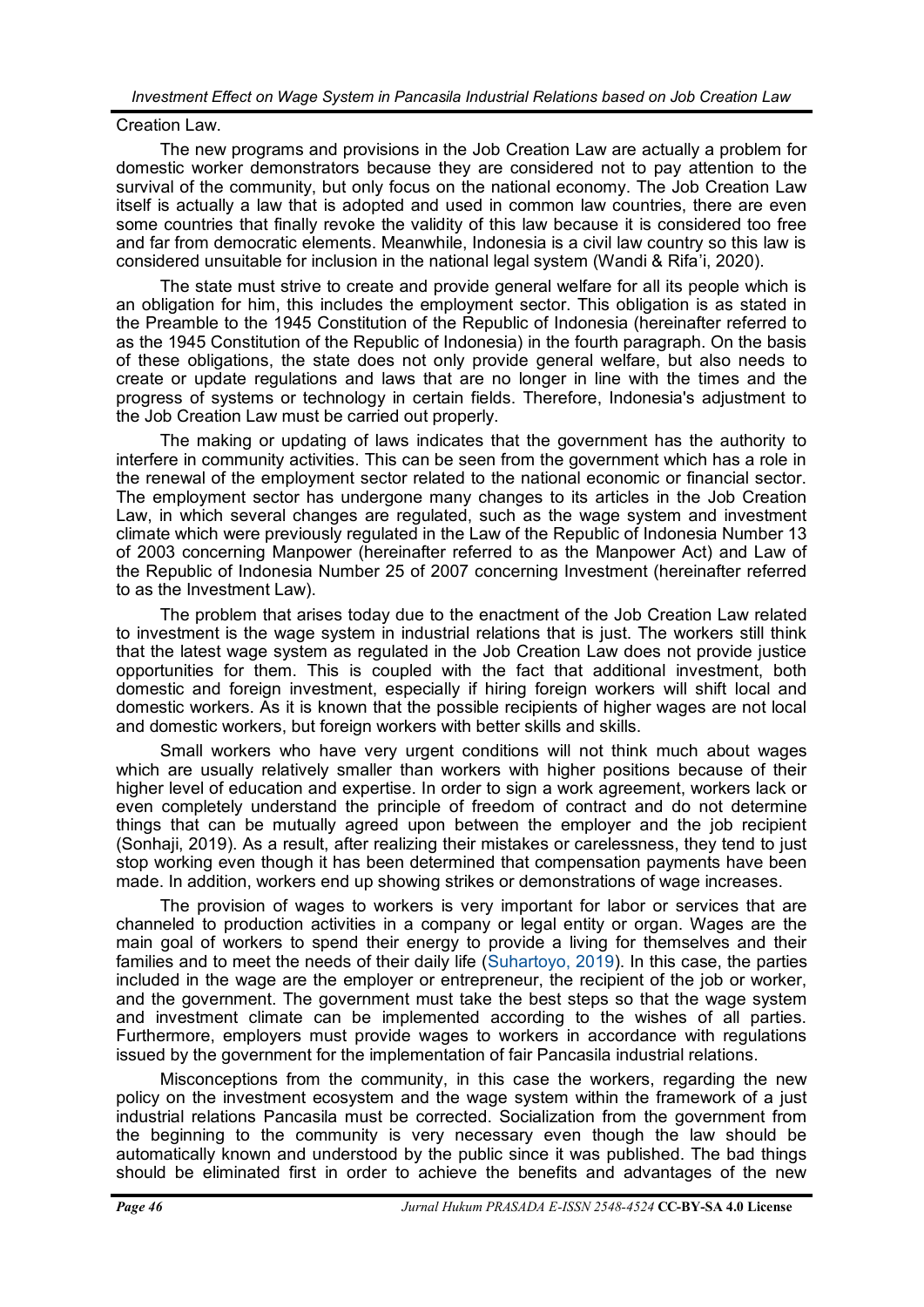policies in the Job Creation Law which are currently urgently needed to improve the employment sector due to the global pandemic emergency situation. In addition, the new policies are aimed at legal protection for workers from industrial relations that are not based on Pancasila [\(Masrur, 2021\)](#page-6-0).

# **METHOD**

This research uses a normative legal research method using only secondary legal materials so that direct research in the field is only a supporter. As interpreted by Philipus M. Hadjon that normative legal research is carried out with the aim of finding and seeking the formulation of legal opinions or arguments by analyzing the core legal issues. Normative legal research refers to and examines legal regulations governing related legal issues ([Bachtiar, 2019\).](#page-6-0) This legal research uses a statutory and comparative research approach. The legal approach is carried out by conducting a study and analysis of regulations and laws related to legal issues. Then, the conceptual approach is carried out by comparing the laws that apply in a certain period of time with the laws that apply in other periods. This research approach relates to each other by conducting a synergistic study and analysis of the articles in the law and its implementing regulations, then these articles are linked and compared with each other. This research was conducted by conducting indirect observations and documentation to understand and assess a phenomenon that emerged among the community and their impacts. Observations here are carried out without direct observation in the field so that they are carried out by observing based on the conditions witnessed and heard. Meanwhile, the documentation here is done using applicable legal regulations, scientific articles, and other literature. This type of research presents data in the form of descriptive results in the form of written words and descriptions of public responses or reactions to a phenomenon.

Normative legal research relates to the thoughts of researchers in assessing a reality or legal problem. Researchers have their own thoughts in a basic order of a legal view as the main setting for the object of research being studied. The thoughts of researchers are also used as guidelines in an effort to find concrete facts in the fields of science, especially law. Researchers also have a view of a reality or legal problem in a coherent manner along with the resolution of the legal problem. Based on this thought, the researcher develops his thoughts in the form of ideas or legal ideas related to the research topic to find the best solution for legal problems that exist in a certain period. This study uses secondary legal sources or materials in the form of Indonesian laws and regulations, law books, legal scientific articles, and official websites that are relevant to the research topic. Secondary materials used as a source of research data obtained through documentation and literature study. Documentation is not the same as field studies because documentation essentially focuses on primary and secondary legal materials in the form of theories, concepts, principles, and legal rules. Furthermore, the researcher conducts a literature study such as applicable laws and regulations relating to the research topic, books on law and legal theory, scientific articles, and credible official websites related to the research topic so that data continuity occurs ([Ishaq, 2017\)](#page-6-0).

The research data from the approach were analyzed by explaining the data in the form of sentences that were arranged logically and structured to facilitate data transfer and understanding of the data from the analysis or what is commonly called qualitative. The data that has been collected is then sorted to be analyzed problem by problem based on the research topic and linked to the opinions of legal experts. This data sorting is intended to determine the data that already has certainty of its validity. Furthermore, the data from the analysis were compared with existing valid data from previous research results in the same domain to determine the level of validity, logicalness, and continuity of the data from the analysis with the research topic. In the final stage, the research data are presented in a structured manner in a scientific article.

# **RESULT AND DISCUSSION**

# **Investment Ecosystem in the Job Creation Act**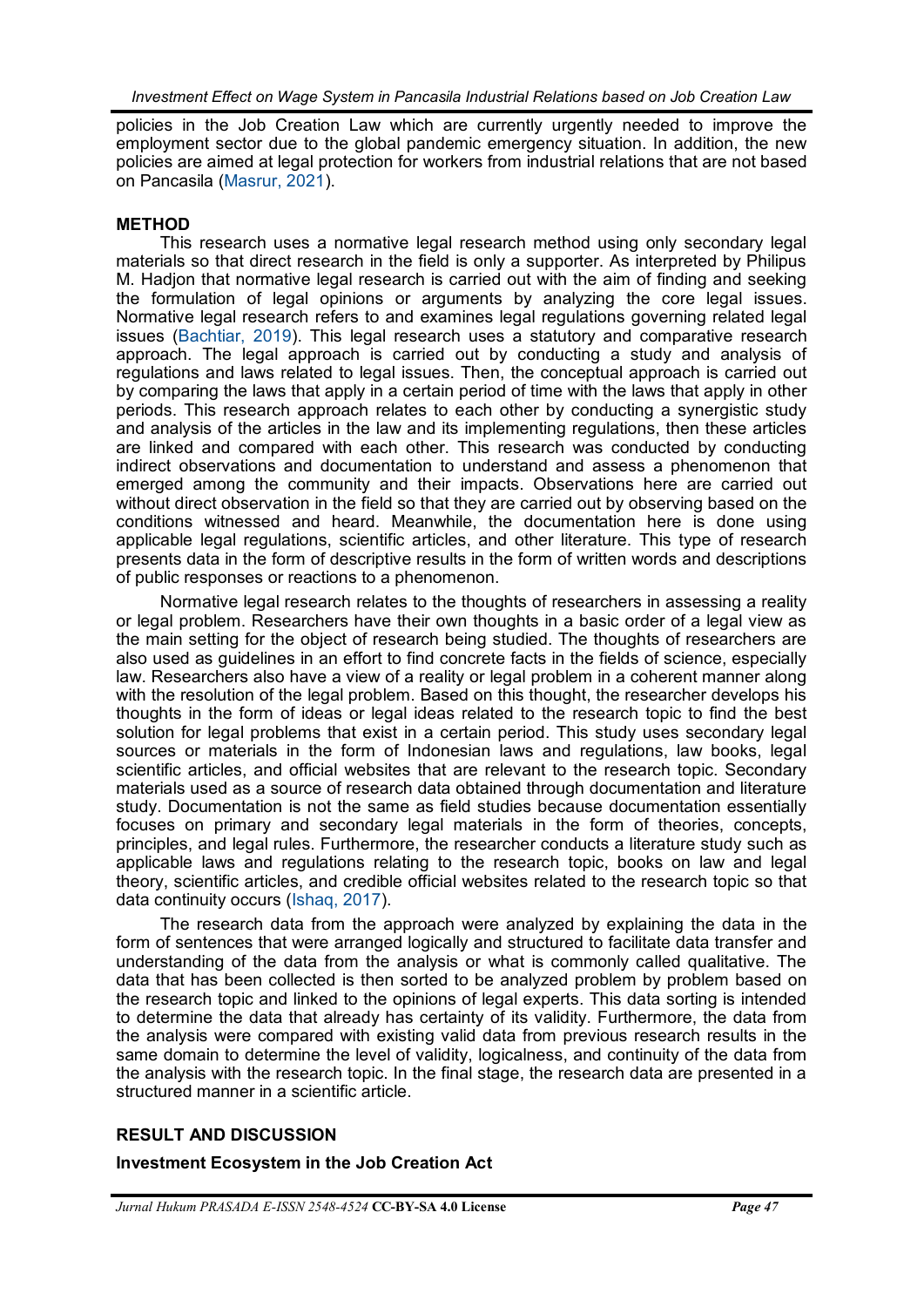The employment agreement establishes an employment relationship between the employer (in this case the employer or company) and the job recipient (in this case the worker or laborer) must be implemented properly. Matters of bad faith, disgraceful acts, and injustice should be avoided so as not to violate the law and things that have been mutually agreed upon in the work agreement ([Is & Sobandi, 2020\).](#page-6-0) The employment agreement must contain the principle of freedom as it is the principle of freedom of contract for interested parties within the framework of civil law. Matters related to employment relations and work agreements are regulated in the Manpower Law.

The working relationship is related to investment or investment which is one of the drivers of the company's profit income as well as reversing the emergency situation of the economic crisis. In the Job Creation Law, the investment ecosystem in Indonesia is carried out by adding or expanding its territory or field. Domestic investment and foreign investment are both encouraged en masse to improve company income, to remedy the national economic crisis, and of course to help people invest and help workers to get jobs again after a long time out of work due to the global pandemic.

Domestic investment is considered not to have a significant impact on domestic workers because when viewed from the quality of human resources between regions, it is more or less known together, especially in terms of training and job development. As it is known that the training and development of human resources in Indonesia is not better than other countries. Morals, mentality, and discipline that are formed in the workers are not neatly arranged. What is really a problem among domestic workers is the new policy in the Job Creation Law, which in the Investment Law alone has created problems related to the addition of foreign investment, plus the existence of a free economic market.

Foreign investment has previously been regulated in the Investment Law with the following provisions: (1) foreign investment and domestic investment have different requirements; (2) the application of prohibitions for foreign investors to carry out production in the business sector of machines, weapons, explosive devices, and war equipment, as well as matters which are then regulated by law; (3) the government is the provider of facilities to investors who will invest in Indonesia; (4) investment facilities provided by the government do not include the tourism sector; and (5) the owner agency may determine the investment company, unless otherwise stipulated by law.

The latest government regulations on foreign investment are contained or updated in the following Employment Creation Law: (1) between foreign investment and domestic investment there is no requirement to distinguish them; (2) stipulation of prohibition for foreign investors to carry out activities in the cultivation sector and the first class of narcotics industry, all forms of casino and/or gambling activities, catching fish species classified in Appendix I of the Convention on International Trade in Endangered Species of Wild Fauna and Flora , taking or utilizing dead coral or live coral and coral from nature as aquariums, jewelry or souvenirs, and building materials, industrial chemical production and chemicals that can damage the ozone layer, as well as chemical weapons production industry; (3) the central government is the only party that provides facilities to investors who will invest in Indonesia; (4) investment facilities that will be received by investors include the tourism sector; and (5) the central government determines the criteria, standards, procedures or procedures, and norms for investment companies (Republic of Indonesia, 2020).

The two regulations above are very distinct or the newness of their provisions in almost every important point. The terms of foreign investment are different from the terms of domestic investment. The prohibitions in certain business fields are also different which in the Job Creation Law is wider and adds several things that can be done or prohibited in accordance with the relevant regulations. In addition, the central government plays an important role in foreign investment efforts in the Job Creation Law, while the Investment Law does not specifically regulate the central government or local governments that can provide investment facilities to investors.

# **Wage System in the Job Creation Act**

The wage system in Indonesia is inseparable from the role of the investment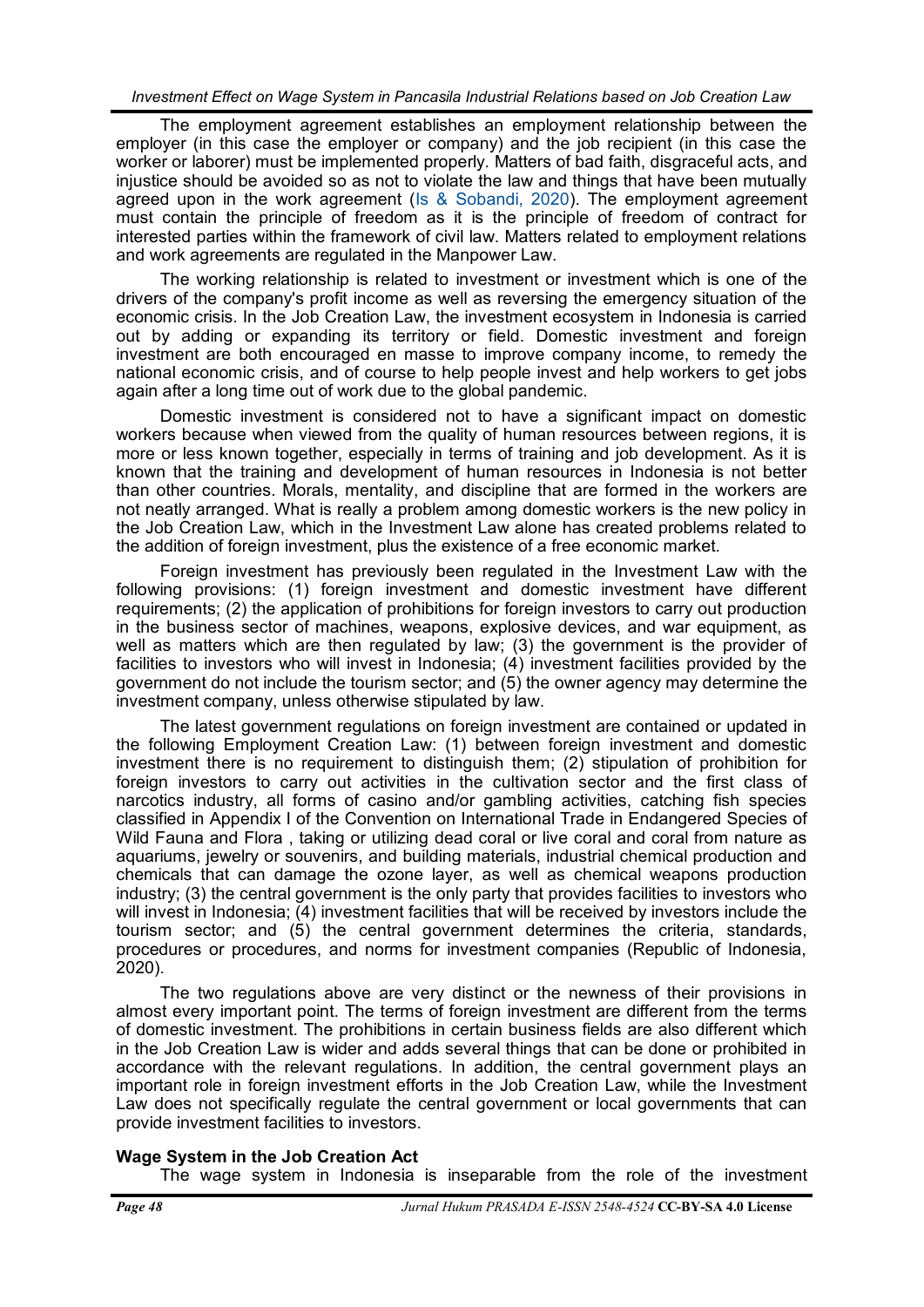ecosystem which can attract a lot of domestic workers to reduce poverty and get legal protection from discrimination in the workplace. Discrimination in the work environment is often in the form of physical, mental, and psychological discrimination, or can be in the form of devious acts, so that workers feel pressured to finally resign from their jobs, which usually have to pay compensation in accordance with the work agreement. Foreign workers who are more skilled will have more power in the workforce because domestic workers can easily be enslaved.

Mistreatment of domestic workers because they are considered mentally small is often carried out by foreign workers who have previously received job training in their home country. They tend to underestimate the ability and quality of Indonesian human resources, especially if it is associated with the low level of education. To avoid this, based on the new provisions in the Job Creation Law, domestic workers will receive education, empowerment, coaching, and development of expertise or skills in the organs of human resource training providers. These organs are Cooperatives and Micro, Small, and Medium Enterprises (hereinafter referred to as MSMEs) as well as domestic workers receive coaching money to improve the morale and welfare of workers ([Asyhadie & Kusuma,](#page-6-0)  [2019\)](#page-6-0).

The important thing that affects the determination of the wages of workers is the level of productivity of each worker in the framework of increasing investment, the resulting product must also increase. Worker productivity associated with effective working hours will provide justice for all workers, not only in terms of the higher quality of human resources plus if only seen from the latest educational status. The wage system in the Employment Creation Law must be able to increase the productivity of workers and the income or profit of employers providing employment.

Companies and workers must know things about wages which have the following principles: (1) the right to receive wages occurs if there is an employment relationship; (2) the employer or company has an obligation to comply with working hours, namely seven hours per day for forty hours per six working days and eight hours per day for forty hours per five working days; (3) the employer or company has an obligation to provide overtime pay or wages that exceed the working hours and days; (4) prohibition for employers or companies to provide wages that are lower than the minimum wage; (5) the employer or company has an obligation to pay the wages of workers employed on official holidays; and (6) the provision of wages and the fulfillment of the rights of workers who are indebted to the employer or the company must be prioritized when the company is liquidated or goes bankrupt [\(Zulkarnaen, 2020\).](#page-6-0)

The new wage system is more oriented towards the level of worker productivity based on the effectiveness of working hours. This has an impact on increasing the profits received by the company so that the income or wages received by workers also increases. In addition, this productivity can also renew the investment ecosystem in order to improve competitiveness and the national economy [\(Putra, 2018\).](#page-6-0) A good investment ecosystem will realize the success of national economic development. In addition, if the economy increases, including the economic crisis decreases, this will increase the minimum wage so that the welfare of workers can be guaranteed.

The wage system must also be related to compensation or compensation when things happen that harm or sacrifice workers. The wage system must also be integrated with health social security and employment social security as a legal protection effort from the government to workers by looking at the unpredictable field conditions. In addition, workers will not only get wages, but will also receive guidance and funds to provide the best education and information every certain period in order to maintain the quality of their human resources. From here, workers will be more confident and easier to get work welfare, especially the eligibility to get the expected wages.

### **The Effect of the Investment Ecosystem on the Wage System within the Pancasila Industrial Relations Framework**

Industrial relations based on Pancasila do not occur very smoothly, disputes or disputes often occur in employment relations, especially between employers and job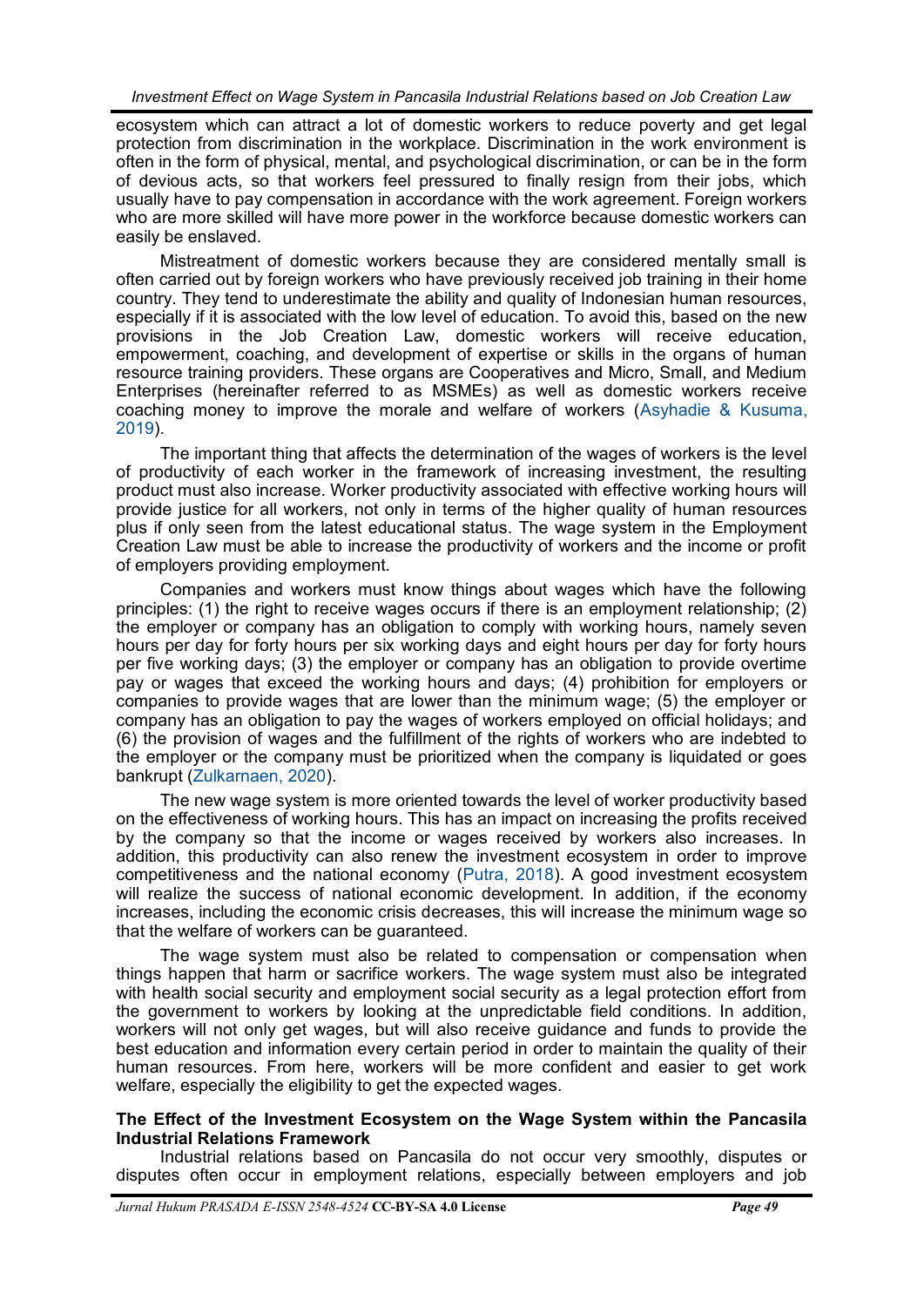recipients. As it is known that the parties in industrial relations consist of the government, employers, and job recipients [\(Podungge, Patiolo, Silvya, & Hanifa, 2021\)](#page-6-0). The causes are varied as investment law and employment law develop. The following are the causes that often occur in industrial relations disputes as seen from the government, among others: (1) the government lacks or even does not provide education and information about industrial relations principles in general and in particular on regulations; (2) law enforcement is weak and not carried out consistently; (3) not carrying out tasks objectively so that it seems to take sides in solving problems; and (4) a lack of understanding of the regulatory background.

The causes of industrial disputes from the employer's side are: (1) the perceived burden by the employer on the health social security program and employment security for workers; (2) workers are treated like slaves and do not uphold their rights and obligations; (3) employers do not give normative rights to workers which can cause dissatisfaction in the future; and (4) entrepreneurs do not really understand regulations properly, both in theory and practice.

The causes of industrial disputes on the part of the recipients of work are: (1) workers' knowledge of their rights, in fact, many demands for facilities have emerged; (2) the existence of freedom of association and democracy which actually increases human rights problems such as discrimination in the field of work; (3) the low level of education of workers so that it is easy to think illogically, such as the frequent demonstrations demanding wage increases; (4) distrust of workers who have obtained a higher level of education which results in working in fields that are not oriented towards higher education; (5) workers do not have a high spirit, sense of solidarity, and concern; (6) workers are burdened with demands in meeting their own needs and/or the needs of their families; and (7) between workers and employers there are high economic and social disparities so that dissatisfaction continues to arise.

The addition of an investment ecosystem shows a causal relationship with the wage system as regulated in the Job Creation Law. An increased investment ecosystem will also increase the company's production activities and the productivity level of workers. This production activity is one of the company's operational activities which previously stopped or decreased in terms of quantity due to the global pandemic emergency situation [\(Sahetapy, Sugianto, & Michael, 2020\).](#page-6-0) If the company's production activities and the productivity level of workers increase, this will affect the wage system by increasing the minimum wage because the national economy has stabilized and its development has also been carried out well.

Determination of wages and the investment ecosystem is one of the triggers for the emergence of Pancasila industrial relations between the government, employers and job recipients, especially disputes between employers and job recipients. The parties are already bound in a work agreement, but the disputes that occur arise from the agreement due to bad deeds to workers and the assessment of workers' skills which seem subjective, resulting in workers receiving unfair and inhuman wages or being called inappropriate with the meaning of the Pancasila precepts. However, the most important thing in the Pancasila industrial relations dispute is the way to resolve the dispute ([Kuahaty et al., 2021\).](#page-6-0)

The new provisions of the Employment Creation Law regulate the rights of workers to receive training and job coaching in an investment environment so that having quality skills and expertise can help improve the wage system for the better. Thus, the latest regulation is very much in line with the current condition of Indonesia, which is currently experiencing an economic crisis, especially during the global pandemic emergency situation, so that economic development and labor law are very much needed to realize a prosperous life and justice in the work environment within the framework of industrial relations based on Pancasila.

Indonesian workers are worried that their position could be shifted by the presence of foreign workers with additional investment, especially foreign investment. In addition, foreign investment usually recruits a lot of foreign workers so that the impact on the amount of wages that will be received is added to the requirements of competence and work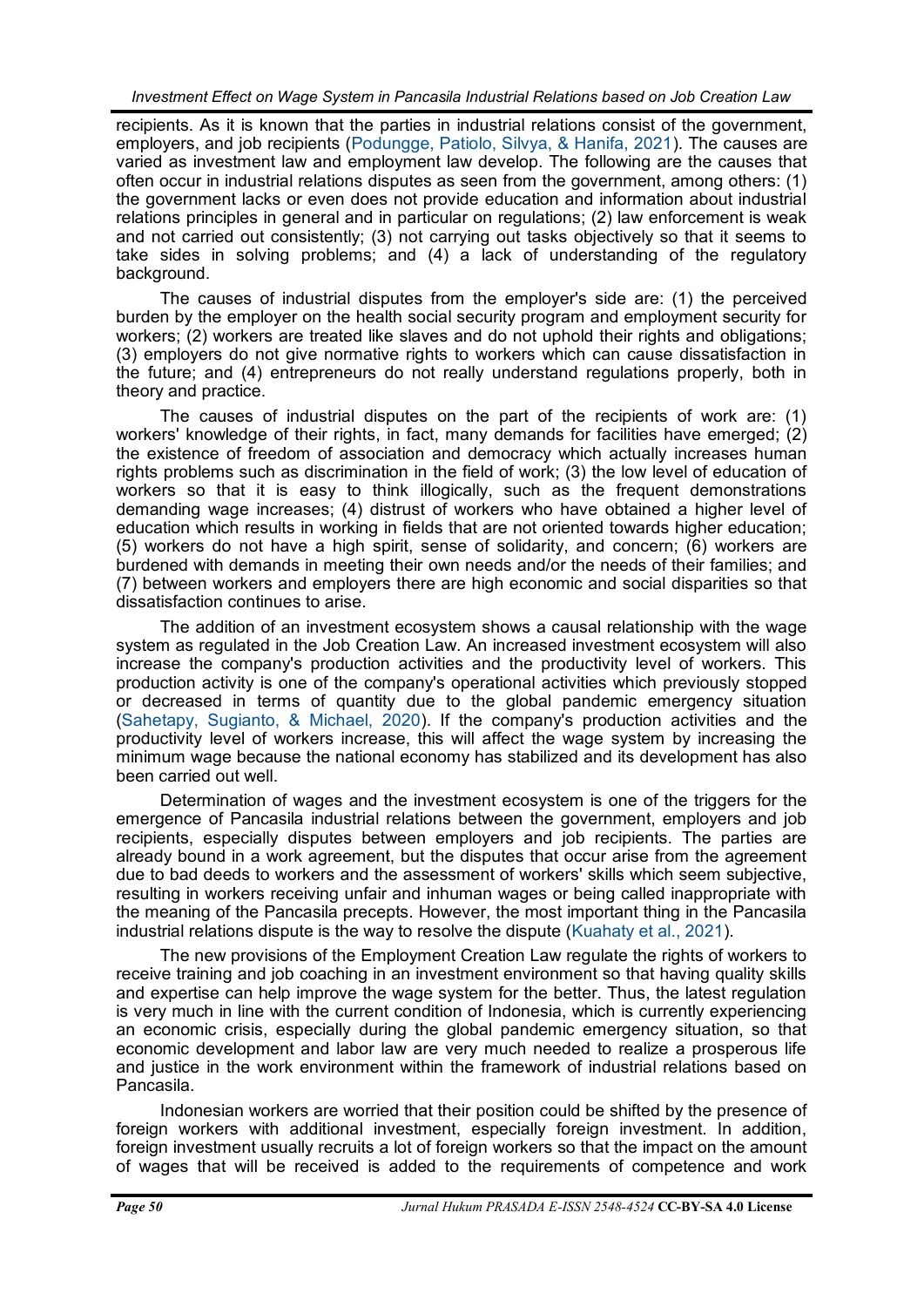<span id="page-6-0"></span>experience. In fact, foreign investment was added because to help the deteriorating national economy plus the global pandemic emergency situation. All this time, the workers have misunderstood the new policy from the government, so it is necessary to carry out more socialization and understanding to the workforce and domestic workers. However, the problem is that the implementation of the policy has achieved its goals and objectives or not. Therefore, the implementation of these new policies must be correct from all parties involved in Pancasila industrial relations, namely the government, employers, and job recipients.

# **CONCLUSION**

The investment ecosystem and the wage system are related to each other based on Indonesian labor law and the job creation law, especially within the framework of industrial relations Pancasila. Industrial relations in this paper are based on the meaning of the precepts contained in Pancasila in order to provide legal protection for workers in a just manner. Investment in Indonesia today has a much wider ecosystem than before. Both foreign investment and domestic investment are both actively encouraged in order to achieve national economic stability and successful development so that there is job competition. However, the community, in this case the workers, misunderstood because they thought it would shift their place in companies in Indonesia. Job competition here relates to the recruitment of workers and their wages which are usually and realistically determined according to good education, skills, and work experience. However, this provision raises concerns for domestic workers if they are unable to compete with foreign workers. Therefore, the Job Creation Law addresses these concerns with the balance and dominance of the role of domestic workers in terms of investment acceptance and recruitment of workers, both for national companies, multinational companies, and foreign companies. This is aimed at realizing good Pancasila industrial relations between employers, job recipients, and the government as the legislator. An investment ecosystem and a wage system that evolves with the times will provide its own benefits for workers so that they are not left behind from developing and developed countries which have been serious about providing training and education to their human resources and the welfare of their workers. In the Job Creation Law, it is regulated that in order to answer the challenges of job competition and the development of labor law, every worker or workforce is obliged to receive job training in order to obtain work competency standards that are used as a benchmark for job acceptance. Therefore, the new provisions in the Employment Creation Law are expected to help resolve disputes in Pancasila industrial relations between employers or employers and job recipients or workers.

# **REFERENCES**

- Asyhadie, Z., & Kusuma, R. (2019). *Hukum Ketenagakerjaan Dalam Teori dan Praktik di Indonesia*. Jakarta: Prenadamedia Group.
- Bachtiar, B. (2019). *Metode Penelitian Hukum*. Tangerang Selatan: Unpam Press.
- Is, M. S., & Sobandi. (2020). *Hukum Ketenagakerjaan di Indonesia*. Jakarta: Prenada Media.
- Ishaq. (2017). *Metode Penelitian Hukum dan Penulisan Skripsi, Tesis, serta Disertasi*. Bandung: Alfabeta.
- Kuahaty, S. S., Basri, A. D., Pietersz, J. J., Pesulima, T. L., Daties, D. R. A., Noekent, V., … Rumawi. (2021). *Hukum Ketenagakerjaan*. Bandung: Widina Bhakti Persada Bandung.
- [Masrur, M. M. \(2021\). Conflict of Civil Society Movement and Government in the Process of](https://journal.neolectura.com/index.php/propaganda/article/view/252/174)  [Developing of The Job Creation Bill.](https://journal.neolectura.com/index.php/propaganda/article/view/252/174) *PROPAGANDA*, *1*(1), 12–22. doi:10.37010/prop.v1i1.252
- [Podungge, I. P., Patiolo, D., Silvya, V., & Hanifa, I. \(2021\). Peran Serikat Pekerja/Buruh dalam](https://ojs.rewangrencang.com/index.php/JHLG/article/view/51)  [Penyelesaian Perselisihan Pemutusan Hubungan Kerja Secara Sepihak yang Dilakukan oleh](https://ojs.rewangrencang.com/index.php/JHLG/article/view/51)  Perusahaan terhadap Pekerja/Buruh. *[Rewang Rencang: Jurnal Hukum Lex Generalis](https://ojs.rewangrencang.com/index.php/JHLG/article/view/51)*, *2*(5), 384–399. [Retrieved from https://ojs.rewangrencang.com/index.php/JHLG/article/view/51](https://ojs.rewangrencang.com/index.php/JHLG/article/view/51)
- Putra, W. (2018). *Perekonomian Indonesia Penerpaan Beberapa Teori Ekonomi Pembangunan di Indonesia*. Depok: Raja Grafindo Persada.
- Sahetapy, P. P., Sugianto, F., & Michael, T. (2020). Melindungi Hak Pekerja Di Era Normal Baru.<br>ADALAH: Buletin Hukum & Keadilan. 4(1). 271. doi:https://doi.org/10.15408/ *Buletin Hukum & Keadilan, 4(1), 271.* [adalah.v4i1.17247](http://journal.uinjkt.ac.id/index.php/adalah/article/view/17247)

*Jurnal Hukum PRASADA E-ISSN 2548-4524* **CC-BY-SA 4.0 License** *Page 51*